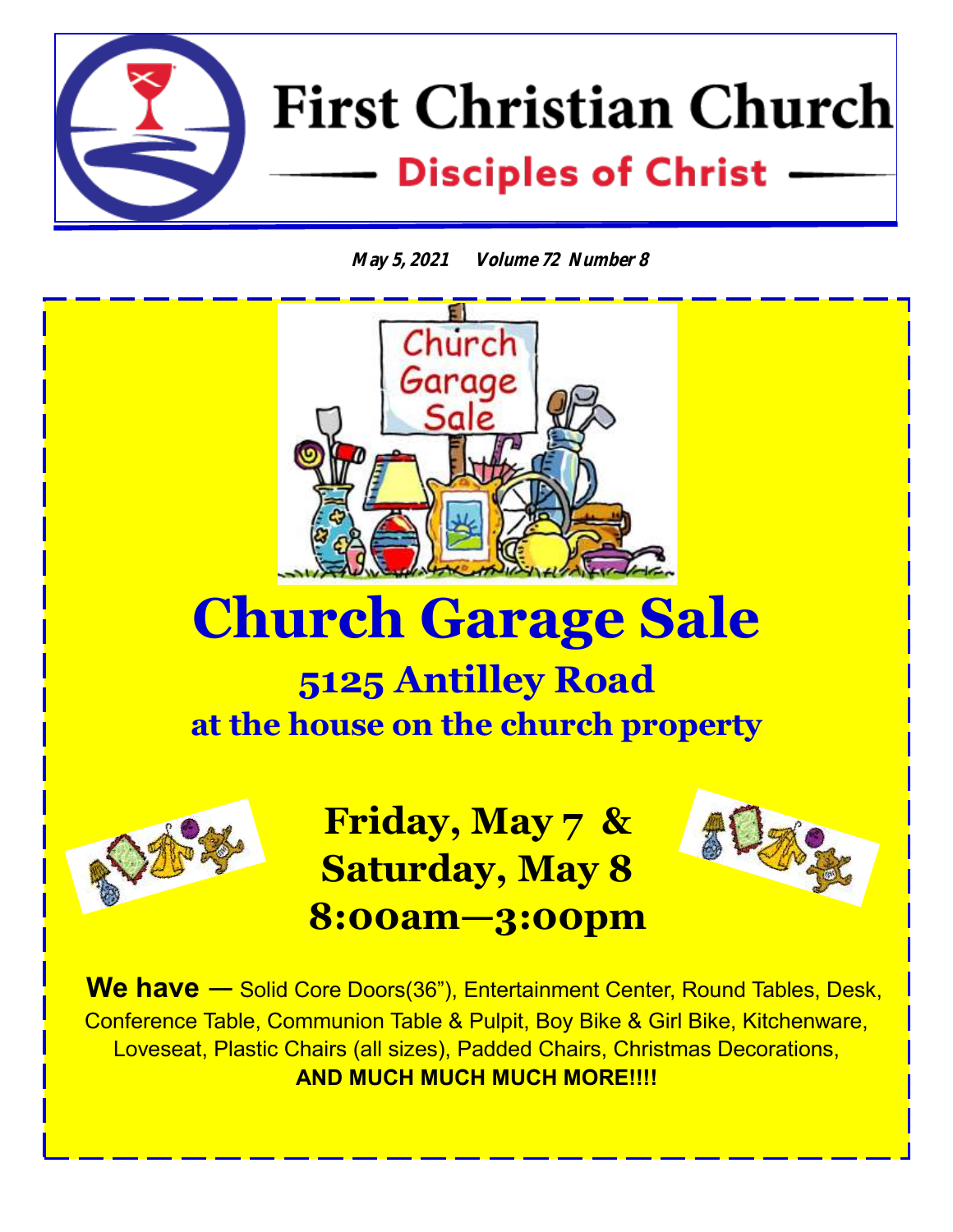

 God is moving in exciting ways. First Christian you have been blessed. We want to welcome two new members to our staff. Ricky Barringer who is now our part-time Music director, and Cindy Brown as our new part-time Children's director. They have already hit the road running with choir meeting this Wednesday (5/5/21) at 7:00 pm and a children's dedication scheduled this Sunday. Mack's has scheduled Mosaic worship to begin Sunday evening May 23rd. Jessica our youth director has taken youth to the April rally at Ceta Glenn and has been meeting with the youth on Wednesday nights. Sunday School has returned for all ages and has been a great success. Our worship services have been well attended and God is speaking to his people. The future is bright for First Christian Church of Abilene and I am blessed to be your pastor. Let me take a few minutes of your time to let you know what God has put on my heart for our future:

**1.** Increased Opportunities for Worship --- possibly adding an additional morning service when we start consistently reaching 75% of our seating (we have 115 seats currently)

**2.** Increased Opportunities to make friends and expand our church family --- Be more than just welcoming -- be the friend that you yourself need. That we become a place where we say "I Love you" to each other, because we do.

**3.** Increased Opportunities for Families with children & youth --- Vacation Bible School on July 26-29th, Youth Camp June 7-11th (We are needing Camp Scholarship donations), Increased enrollment in our CCF (Mother's day out program) due to the completion of the house remodel.

**4.** Increased Opportunities for fellowship-- We will fellowship and enjoy people of all ages. We will learn the give and take that is needed to include and minister to everyone that God blesses us with. Yes, even the grumpy ones. Hahaha

**5.** Increased Opportunities for Service -- both within the church and to our neighborhood --- Maybe hosting a neighborhood July 4th picnic on our grounds, trunk or treat, food truck night. That we become a place where all can be involved in ministry ---- by the way Mack's is still needing some people to train to run our sound system.

**6.** Increased levels of willingness to tell others about our church and about Christ.

**7.** Partnering with others for Service and Worship

**8.** Becoming an important and relevant part of our community. Let's make Abilene better.

I can imagine that as we reach people with the love of Christ, that our family will grow.

My prayer is that we grow in our walk and faithfulness to God.

My prayer is that we grow in number of people of all ages.

My prayer is that we will be found faithful in our giving --both of our finances and of our service and time.

#### **CAN YOU SEE IT? ---- I can.**

Love You

Pastor Greg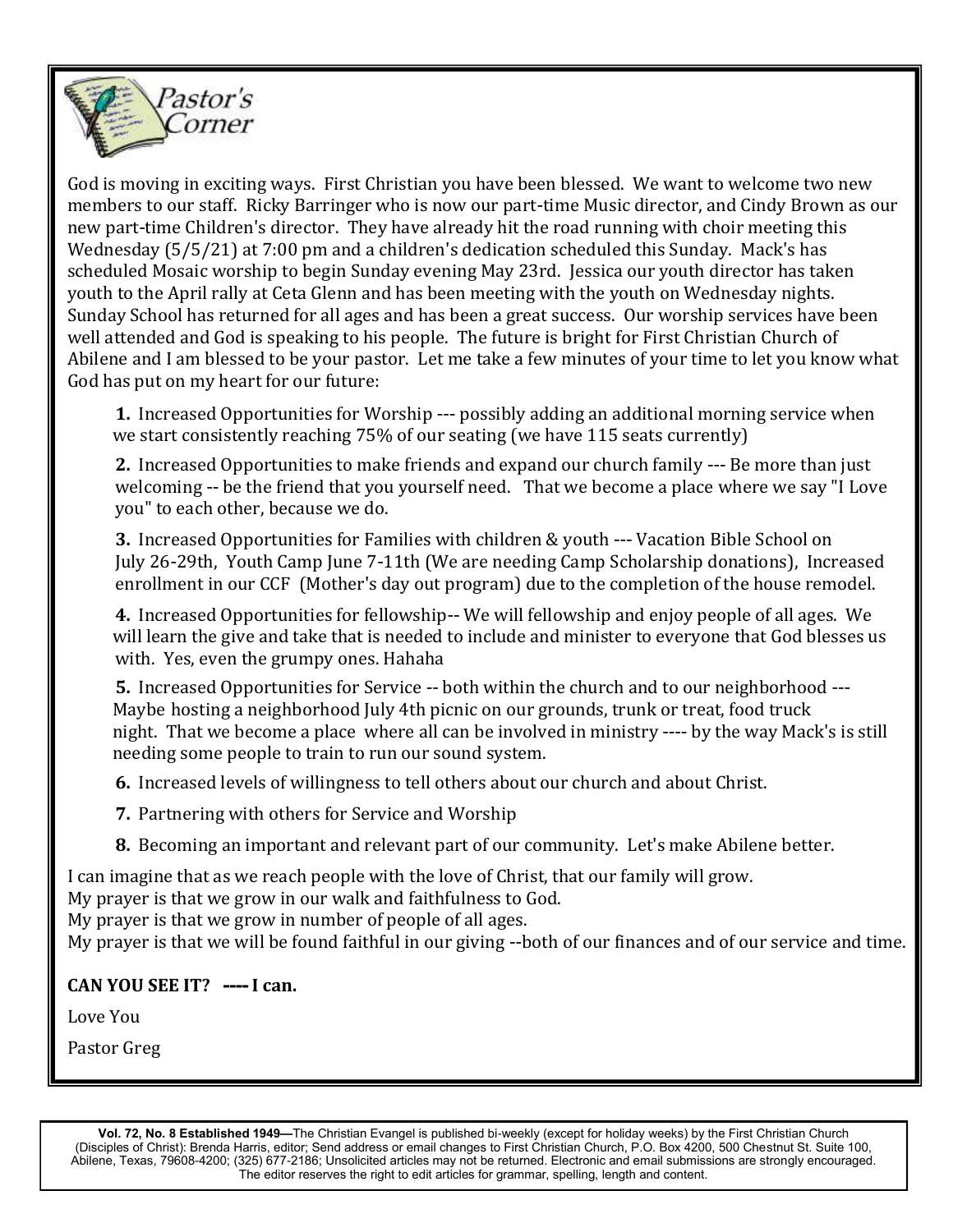### *PRAYER CONCERNS*

- **\* Kaye Carter-**health concerns, mom of Sindi Whitworth
- **\* Kathryn Petershagen-**health concerns**,** mom of Sarah Christopher
- **\* Margie Royall and her son David Royall**
- **\* PJ Gerard,** health concerns
- **\* Patricia Ho-Carlson,** health concerns
- **\* Jeane Brittain**
- **\* Andy Weatherby,**
- **\* Marla Banks**
- **\* Bob Milstead, Jr.,** son of Bob & Jane Milstead
- **\* Dusty Green,** husband of Gloria Green
- **\* Kelly Spotts,** daughter of Kay Thompson
- \* **Jill Powell,** sister-in-law of Cathy Clay
- **\* Sandy Clay,** sister–in-law of Cathy Clay
- **\* Home Centered Members & Friends**
- **\* Deployed Military & Families**



If you are interested in joining the choir here at First Christian Church, please see our **New Choir Director Ricky Barringer.** 

Choir Practice Resumes starting tonight Wednesday, May 5th at 7:00pm here at the church.



**22nd Judi Chaney**

 **11th Danacka Moreno 22nd Jane Hurley 13th Ray Dillard 26th Andy Weatherby 20th Cody Brown 31st Ashton Stewart**



**The FCC Prayer Team invites you to join them on Sunday afternoons for a time of prayer. They meet every Sunday at 4:00pm at the church.** 

> **First Christian Church - Abilene Offering & Budget Report**

| Week Ending: April 25, 2021        | $\mathcal{S}$<br>2,146.00 |
|------------------------------------|---------------------------|
| Week Ending: April 30, 2021        | 8,606.06<br>$\mathcal{S}$ |
| This Month To Date: April 2021     | \$28,830.26               |
| Year to Date Offerings:            | \$84,468.05               |
|                                    |                           |
| * * * * * * * * * *                |                           |
| Offerings through April 30, 2021   | \$84,468.05               |
| Disbursements through Apr.30, 2021 | \$83,354.29               |



**FCC Disciples Men Breakfast @ IHOP Thursday, May 6 @ 6:15am**

You can come earlier or later and leave as it fits your schedule and needs. It's pay your own way.



National Day of Prayer Thursday, May 6, 2021 First Christian Church Worship Center will be open from 11:00am to 2:00pm for anyone that wants to drop by and spend some time in prayer.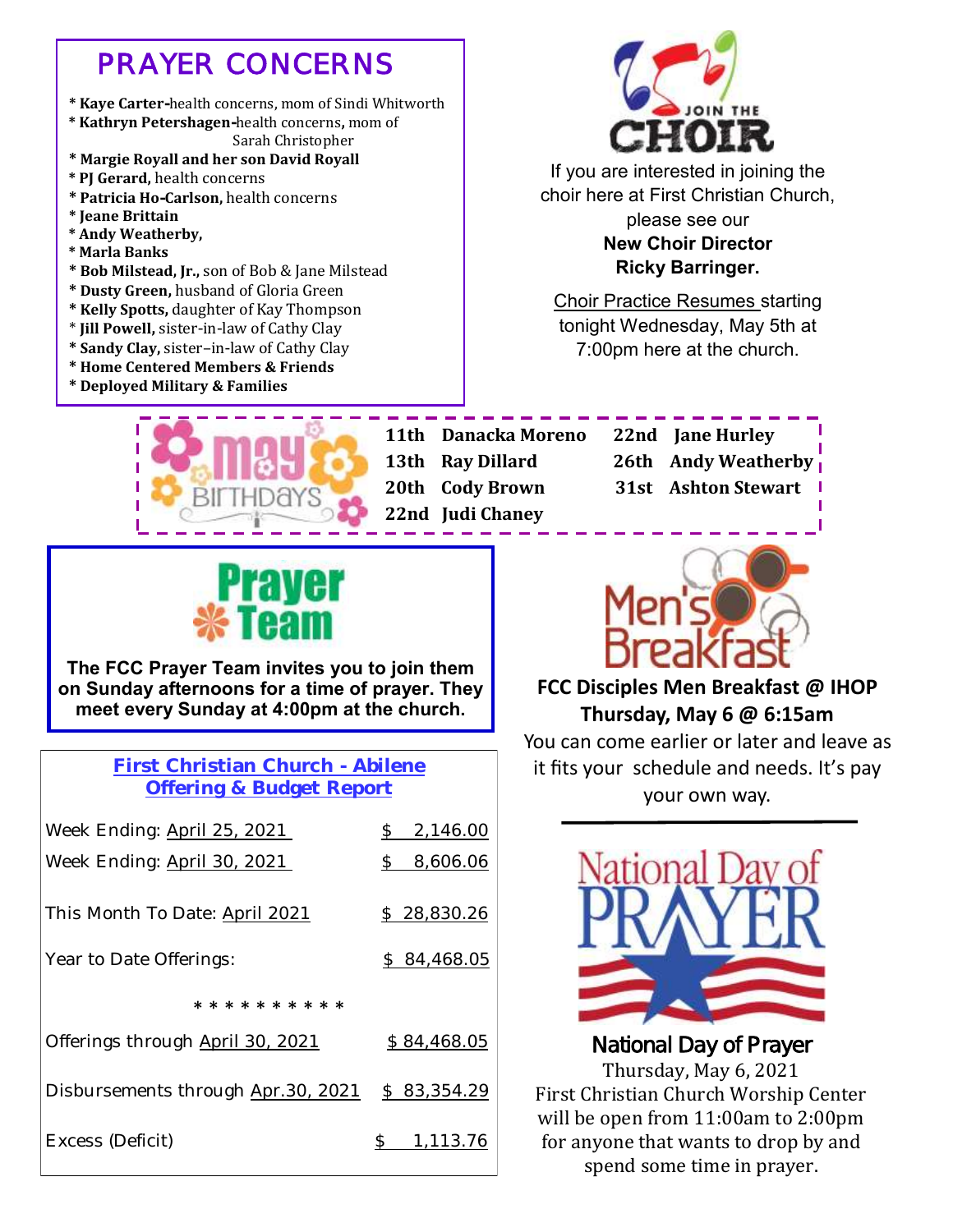

### **Circle With Faith will meet on Tuesday May 18 - 6:00p.m. at the Ben Richey Boys Ranch and Family Services.**

**TWO opportunities:** we will meet together to see and hear the story of the new homes on Lavena Lane AND the ranch children will be riding horses at that time so we can see them also.

Then we will travel on to the church for supper and the rest of our meeting.

**Circle With Faith** are gathering items to donate for the Ben Richey Boys Ranch and Family Services and we would love for the whole church to be involved in this project. If you can help us gather any of the items listed, Please bring your gift on Sunday May 9 or 16, so we can deliver on May 18.

**Needed: hygiene/toiletries, socks/underwear, bed pillows, women's/girls clothing**

# **2021 Disciples West Summer Camps**

**Grand Beginnings Camp — June 4-6** Lake Brownwood Christian Center **Cost \$110 per person** Age 4-3rd Grade **and Must Be Accompanied By An Adult**

FCC members pay 1/2 you will need to bring in a check made out to FCC for your half of the camp cost.

**JYF Camp (Grades 3-5) —June 20-24** Lake Brownwood Christian Center

**Cost \$365 Fees must be paid to your local church before camp date.**

FCC members pay 1/2 you will need to bring in a check made out to FCC for your half of the camp cost.

**Disciples West Conference 2021 Ceta Glen Christian Retreat - Happy, TX June 7 - 12 Cost \$380**

FCC members pay 1/2 you will need to bring in a check made out to FCC for your half of the camp cost.